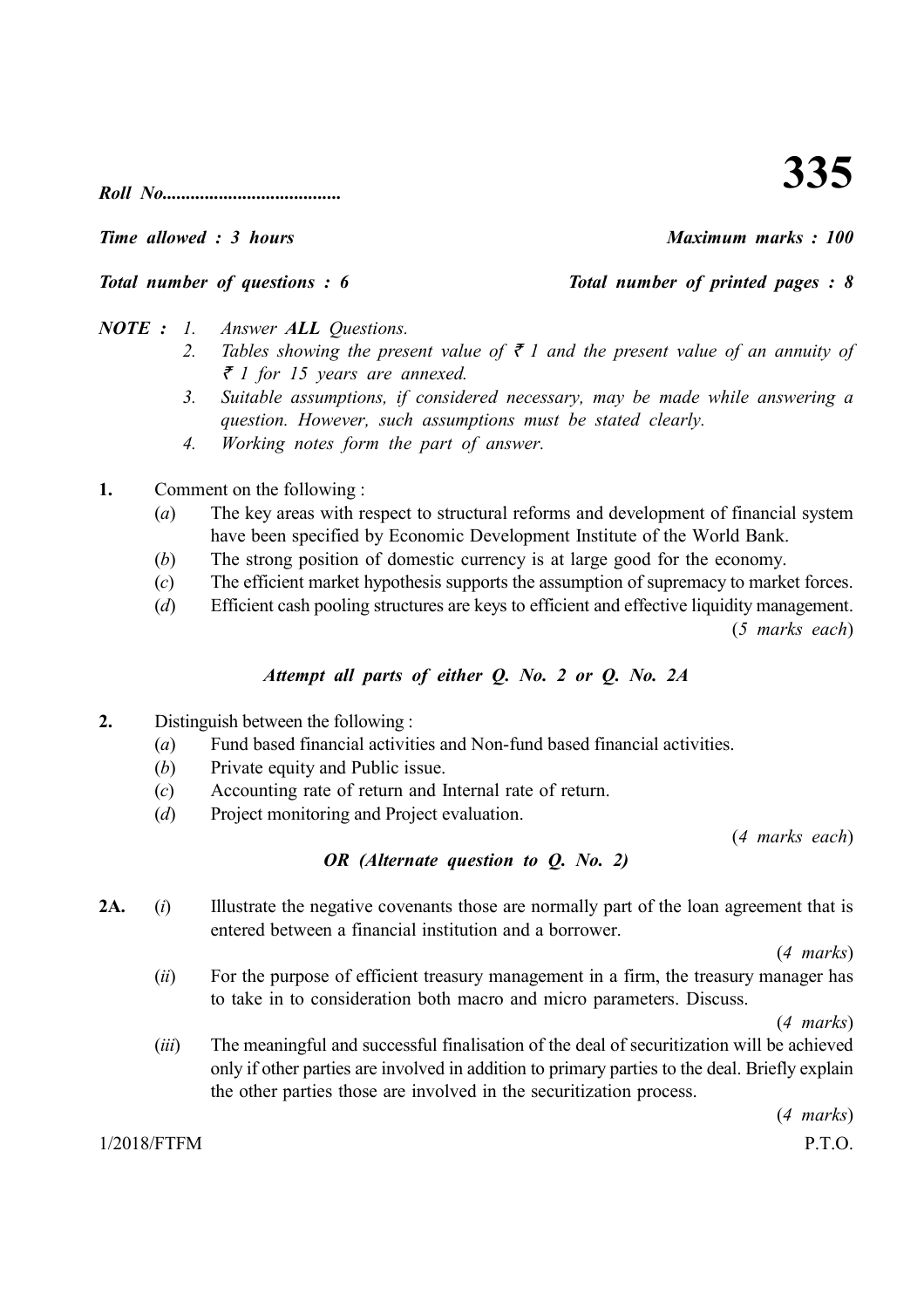(*iv*) The stock exchanges in India have made noteworthy contribution for the development of an organised capital market. To introduce the trading of derivatives on exchange platform, certain conditions are needed to be fulfilled. Discuss those conditions in brief.

(*4 marks*)

### *Attempt all parts of either Q. No. 3 or Q. No. 3A*

- **3.** (*a*) M/s Abacus Ltd. has decided to fill up the position of finance officer. To test the analytical capacity of applicant, following information is provided in the scanning test. You are one of the applicants for the position of finance officer. You are required to prepare the Income Statement in the vertical format based on information given hereunder.
	- 1. The operating leverage is 2.50.
	- 2. The financial leverage is 3.00.
	- 3. The earnings per share is  $\bar{\tau}$  30.
	- 4. Present market price per share is  $\bar{\tau}$  225.
	- 5. Applicable tax rate is 33.0357%.
	- 6. Number of equity shares outstanding as of date are 20,000.

(*4 marks*)

- (*b*) The following rates are quoted in the Forex market of the London. From the information as given in the table, you are required to calculate the cost and/or value in terms of £ for Lila Ltd., who wishes to
	- (*a*) Buy  $\epsilon$  45,520 one month forward from now.

| (b) | Sell Canadian \$95,750 - three months forward from now. |  |  |  |  |  |
|-----|---------------------------------------------------------|--|--|--|--|--|
|-----|---------------------------------------------------------|--|--|--|--|--|

| <b>Foreign Currency</b> | <b>Spot</b> | <b>Swap Points -</b><br>One month<br>forward | <b>Swap Points -</b><br>three months<br>forward |
|-------------------------|-------------|----------------------------------------------|-------------------------------------------------|
| Canadian\$              | 1.8640-8650 | $40 - 30$                                    | 90-80                                           |
| €                       | 1.1468-72   | $10 - 20$                                    | $45 - 55$                                       |
| <b>JS\$</b>             | 1.4865-70   | $20 - 30$                                    | $25 - 35$                                       |

(*4 marks*)

- (*c*) Jeeyu Ltd., is incorporated as per Companies Act, 2013, one year ago, in the State of Maharashtra. The first year's operation is being successful and company has worked above the breakeven point. The management of Jeeyu is thinking to manage  $\bar{\tau}$  10 lakh, from the market. To avail the benefit of trading on equity, they are planning to make issue of debentures. The investment banker has suggested that they could issue the debentures at the face value of  $\bar{\tau}$  100 and can offer the interest rate 11%. One of the directors has mentioned that, now-a-days investors are expecting the rate of return 12.50%. The company covered under the tax rate of 33%. You are required to work out :
	- (*a*) The issue price of debenture in terms of per debenture, and
	- (*b*) The effective cost of debentures from the view point of Jeeyu Ltd.

1/2018/FTFM Contd. ........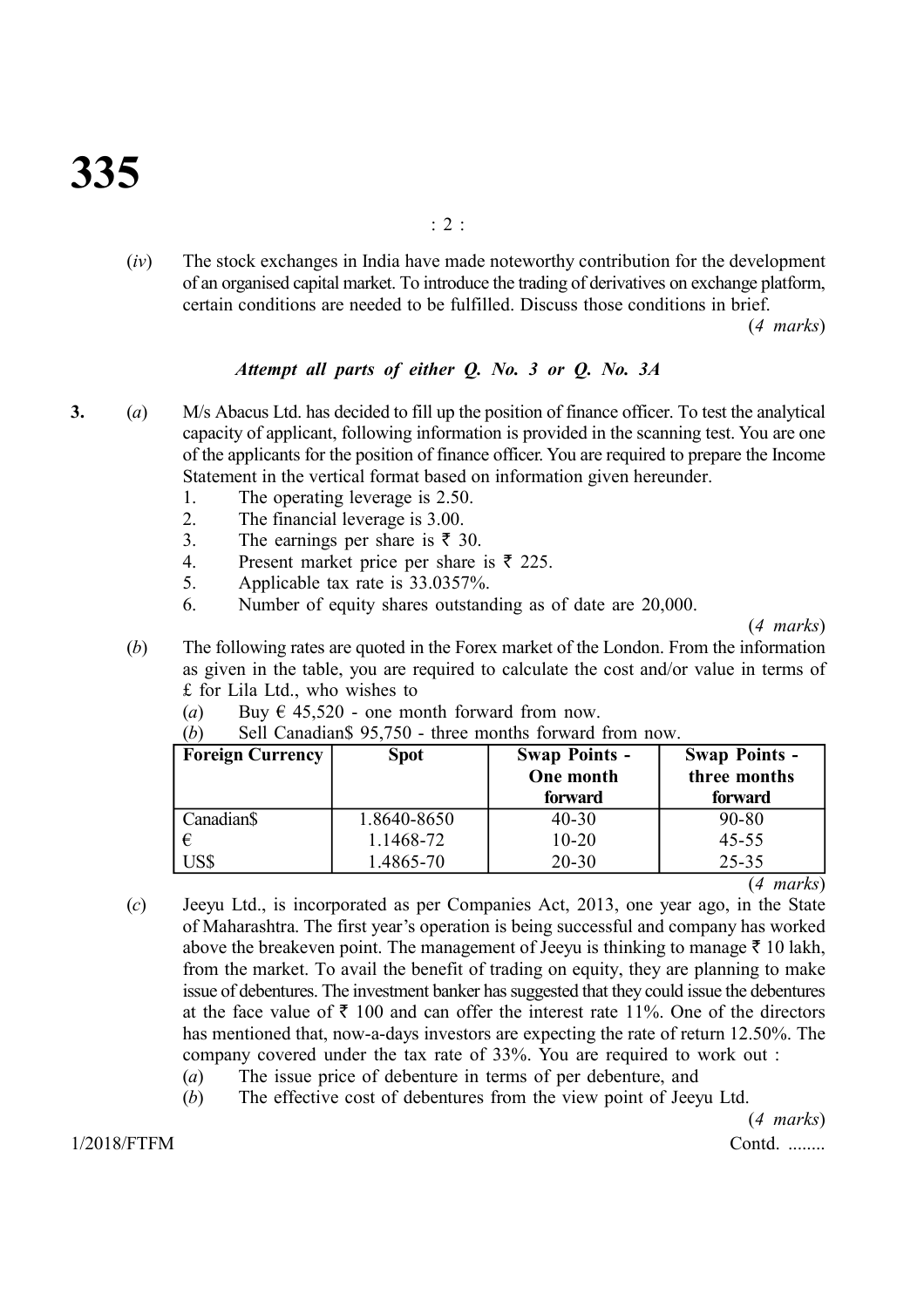- (*d*) Vivu Ltd. is a reputed chemical producing company. Vivu's shares are quoted in the market at the price of  $\bar{\tau}$  340. Roma Mutual Fund's manager is thinking to buy the shares of Vivu. Advice the manager of Roma with respect to buy decision through the application of Gordon model based on the following information.
	- (1) The expected rate of return by equity shareholders is 10%.
	- (2) The retention ratio is 40%.
	- (3) The earnings per share recorded in the recent past year is  $\bar{\tau}$  20.
	- (4) The expected earnings per share for next year is  $\bar{\tau}$  25.
	- (5) The internal rate of return of Vivu Ltd. is 15%.

(*4 marks*)

#### *OR (Alternate question to Q. No. 3)*

**3A.** (*i*) Strawberry Ltd. is an established confectionary maker company. Chairman of the Strawberry has recently attended one of the Management Development Programme in premier institution. He is willing to work out the Economic Value Added (EVA) of the firm. He has provided to you, the following information. You are required to calculate the EVA from the same.

| 1. | Profit after interest and tax | $\overline{\xi}$ 150 lakh |
|----|-------------------------------|---------------------------|
| 2. | Interest                      | lakh<br>₹ 25              |
| 3. | Borrowing interest rate       | 10%                       |
| 4. | Owners' cost of capital       | 18%                       |
| 5. | Net worth of the company      | ₹ 300 lakh                |
| 6. | Tax rate applicable           | 33%                       |
| 7. | Overall cost of capital       | 15%                       |
|    |                               |                           |

(*4 marks*)

(*ii*) Trufen Ltd.'s equity shares are quoted in the BSE for physical and de-mat based delivery. The derivatives of Trufen's shares are in the form of option. The share is presently traded in the market at the price of  $\bar{\tau}$  50. The following table indicates the quoted exercise price and its related premium for call option :

| Exercise Price ₹ | Option Premium ₹ |
|------------------|------------------|
|                  |                  |
|                  |                  |
| 55               |                  |
|                  |                  |

Required to indicate for each exercise price, whether the option is At the money, Out of the money or In the money. Also calculate the intrinsic value and time value for each exercise price.

1/2018/FTFM P.T.O.

(*4 marks*)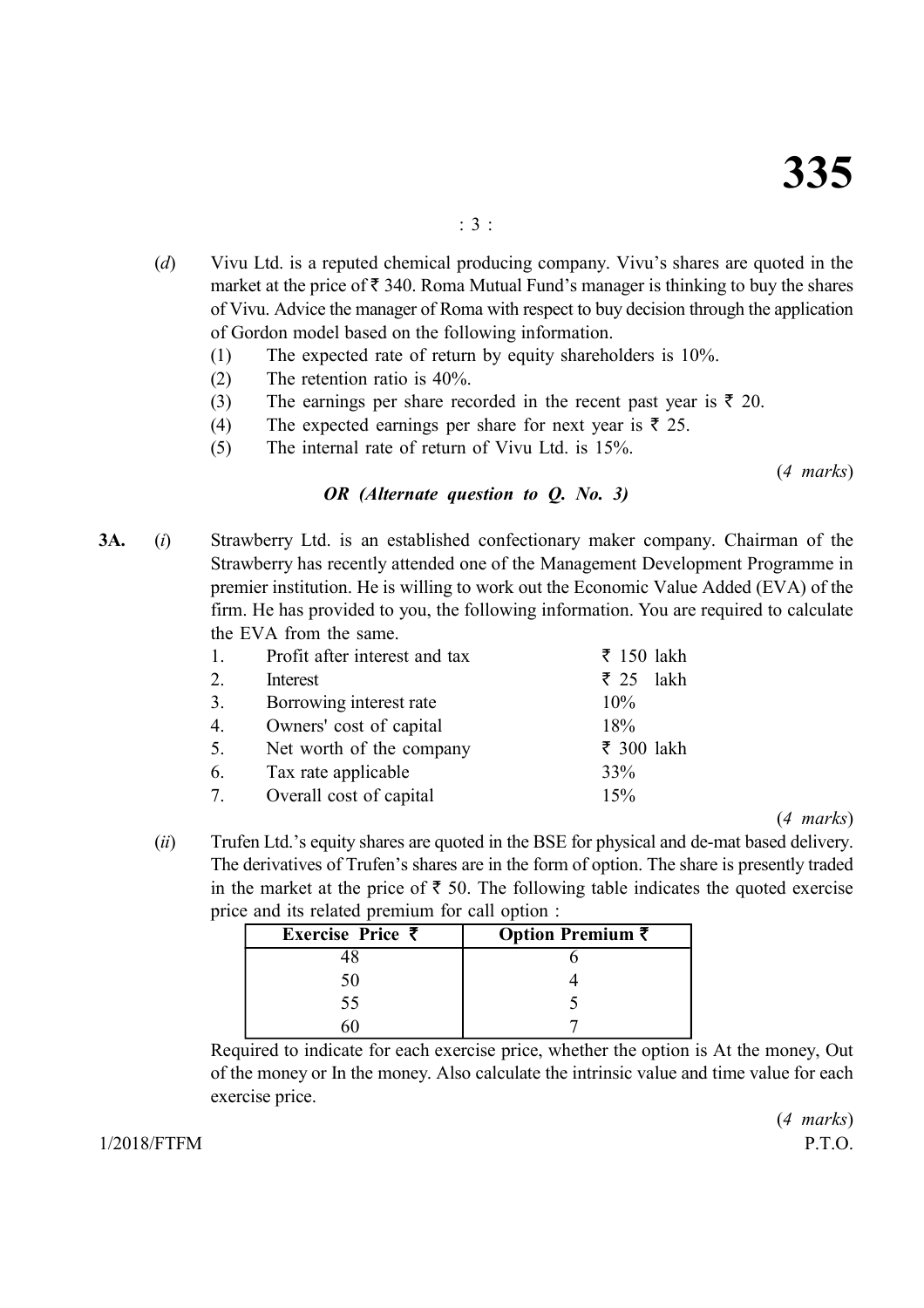# **335**

(*iii*) Santra Ltd. is planning to replace an old lathe machine with a new one. The production manager has shortlisted the two alternative types of lathe machines, and provided the following information :

| <b>Particulars</b>        | <b>Alternative I</b>     | Alternative II |
|---------------------------|--------------------------|----------------|
| Name of supplier          | Apple Ltd.               | Grapes Ltd     |
| Cost of machine           | ₹ 100 lakh               | ₹ 50 lakh      |
| Resultant savings in cost |                          |                |
| Year 1                    | $\overline{\xi}$ 10 lakh | ₹ 20 lakh      |
| Year 2                    | $\overline{\xi}$ 35 lakh | ₹ 20 lakh      |
| Year 3                    | ₹ 25 lakh                | ₹ 20 lakh      |
| Year 4                    | $\overline{\xi}$ 40 lakh | ₹ 20 lakh      |
| Economical life in years  |                          | 4              |

You are required to suggest which lathe machine to be purchased, by using the discounted payback period method, and considering the applicable discount rate of 10%.

(*4 marks*)

(*iv*) Jakarta Ltd. is considering financing an expansion project of  $\bar{\tau}$  100 lakh. The finance manager has worked out the two options by studying the macro factors of the economy, and also the operating performance of the company. The present tax rate applicable to company is 30%. The details of present position and different financing plans are as under.

| <b>Particulars</b> | <b>Present position and Financial plans</b>                                            |
|--------------------|----------------------------------------------------------------------------------------|
| Present            | 20 lakh equity shares and debentures of ₹ 50 lakh carrying                             |
|                    | interest rate 8%                                                                       |
| Plan A             | Issue of Equity shares at the rate of ₹ 12.50                                          |
|                    | The expected Price earnings Ratio : 14                                                 |
| Plan B             | Issuance of Debentures carrying interest rate 14%.                                     |
|                    | The expected Price earnings Ratio : 12                                                 |
|                    | From the above information, calculate the Indifference point at which FPS would be the |

From the above information, calculate the Indifference point at which EPS would be the same by both plan.

(*4 marks*)

**4.** (*a*) From the information related to annual return earned by investor's through investment in the shares of Pink Ltd.; and also the return earned by investors' community at large from index rate movements in the recognised stock exchange; compute the beta value of Pink Ltd.

| Year | Return on Shares of | <b>Return earned by</b>  |
|------|---------------------|--------------------------|
|      | Pink Ltd. $(\% )$   | Investors' Community (%) |
| 2012 | 14.00               | 6.00                     |
| 2013 | 21.00               | 8.00                     |
| 2014 | (6.00)              | (2.00)                   |
| 2015 | 4.00                | 12.00                    |
| 2016 | 20.00               | 14.00                    |
| 2017 | 19.00               | 16.00                    |
|      |                     |                          |

1/2018/FTFM Contd. ........

(*4 marks*)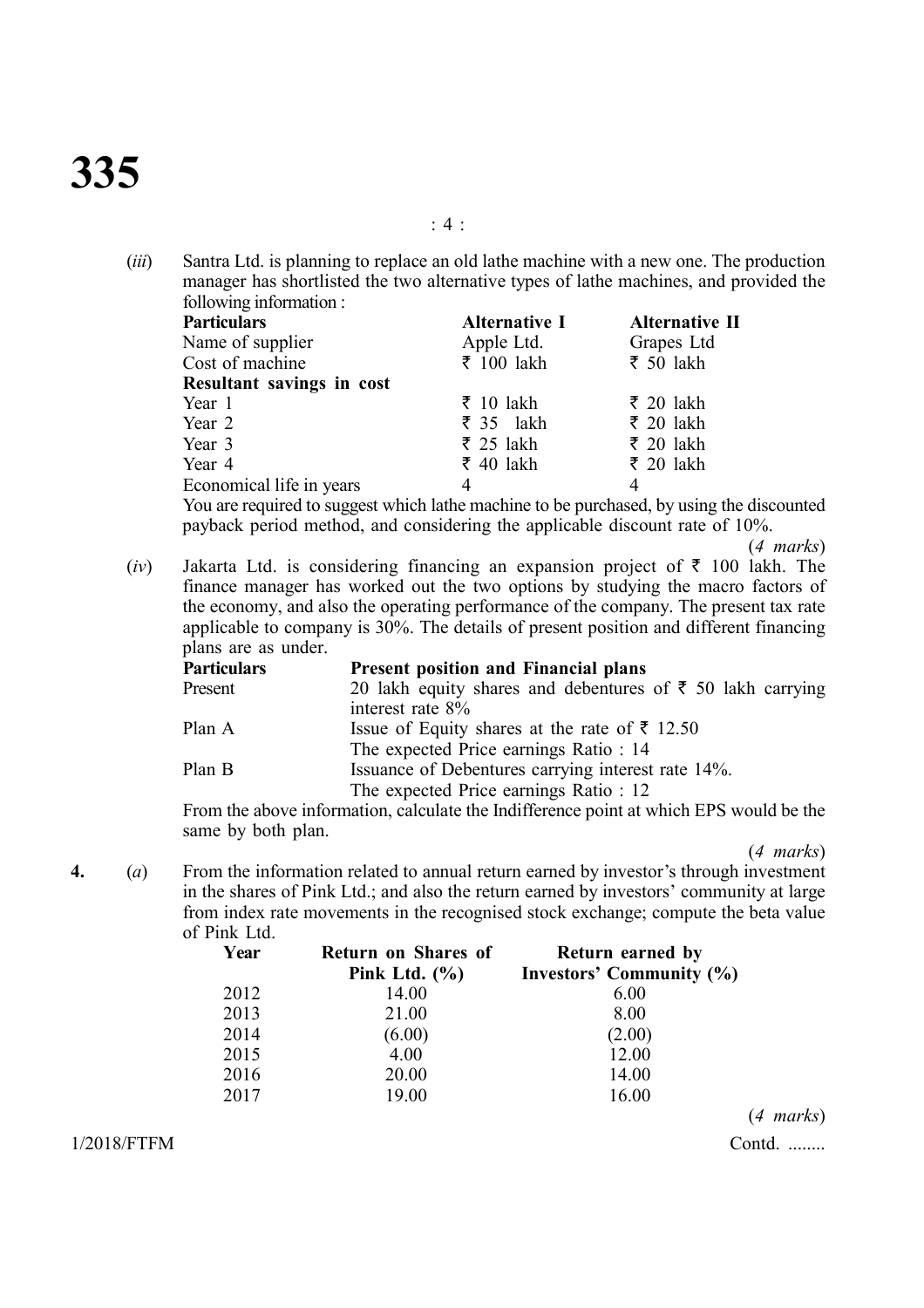(*b*) The shares of Paper Power Ltd. are presently quoted in the market at the rate of  $\bar{\tau}$  504 per share. Abhay wants to play in the derivatives of Paper Power Ltd., as he holds the shares of the company. He decided to become the call option writer. The 3 months call options are quoted in the market at the rate of  $\bar{\tau}$  505, with a premium of  $\bar{\tau}$  5. The size of option is 100 shares of Paper Power Ltd. Work out Abhay's net payoff, if the prices of the shares on the exercise date is between  $\bar{\tau}$  490 to 510, with intervals of price of  $\bar{z}$  5.

(*4 marks*)

(*c*) Elaborate the symptoms through which an analyst can get indication about the probable financial distress of firm.

(*4 marks*)

(*d*) Comment on the following statement from the perspective of Miller and Modigliani : "It is considered as an essential for the firm to declare the dividend on equity shares to attract the fresh capital in future".

(*4 marks*)

**5.** (*a*) Lamuna Ltd., a carpet manufacturer in India is tendering for an export order for an America based buyer. The tender conditions state that payment will be made in US\$ at the end of 18 months from now. The marginal cost of producing the carpet is  $\bar{\tau}$  600 per square feet. The tender quantity is 2,00,000 square feet of carpet. The normal mark-up is 25% on marginal cost, as per the practice of Lamuna Ltd. The present spot exchange rate in Mumbai is  $\bar{\tau}$  65.08-65.18 per \$. Expected annual inflation rate in India is 9%, while in US is 3%.

Recommend the price to be quoted in the tender by Lamuna Ltd., to American buyer. (*8 marks*)

- (*b*) Aarvi, a portfolio manager of WX Mutual Fund coordinates and take all necessary decisions to provide the sufficient return to the investors' of fund. The following information is available with respect to the portfolio created and managed by her :
	- (1) Risk free rate of interest generally applicable in an economy is  $8\%$ .<br>(2) Expected market return by investing community is  $14\%$ .
	- Expected market return by investing community is 14%.
	-
	- (3) Standard deviation of assets deployed by fund is 3.0%.<br>
	(4) Standard deviation registered and normally recorded by
	- (4) Standard deviation registered and normally recorded by market is  $4\%$ .<br>(5) Correlation coefficient of portfolio of fund with market is  $1\%$ . Correlation coefficient of portfolio of fund with market is 1%.

From the above information, calculate the expected rate of return of portfolio.

(*8 marks*)

**6.** Management of Rose Ltd. is contemplating the next year budget, and hence required to work out the working capital requirements for the next year. The following information has been provided by the budget committee.

| A : Estimated value for per unit of finished product<br><b>Particulars</b> | Amount $\bar{\tau}$ (Per Unit) |  |
|----------------------------------------------------------------------------|--------------------------------|--|
| Raw materials                                                              | 60                             |  |
| Direct wages                                                               | 30                             |  |
| Cash based Manufacturing and administrative overhead                       | 20                             |  |
| Depreciation                                                               | 10                             |  |
| Selling and distribution overhead                                          | 10                             |  |
| Total cost                                                                 | 130                            |  |
| Selling price                                                              | 200                            |  |
| 1/2018/FTFM                                                                |                                |  |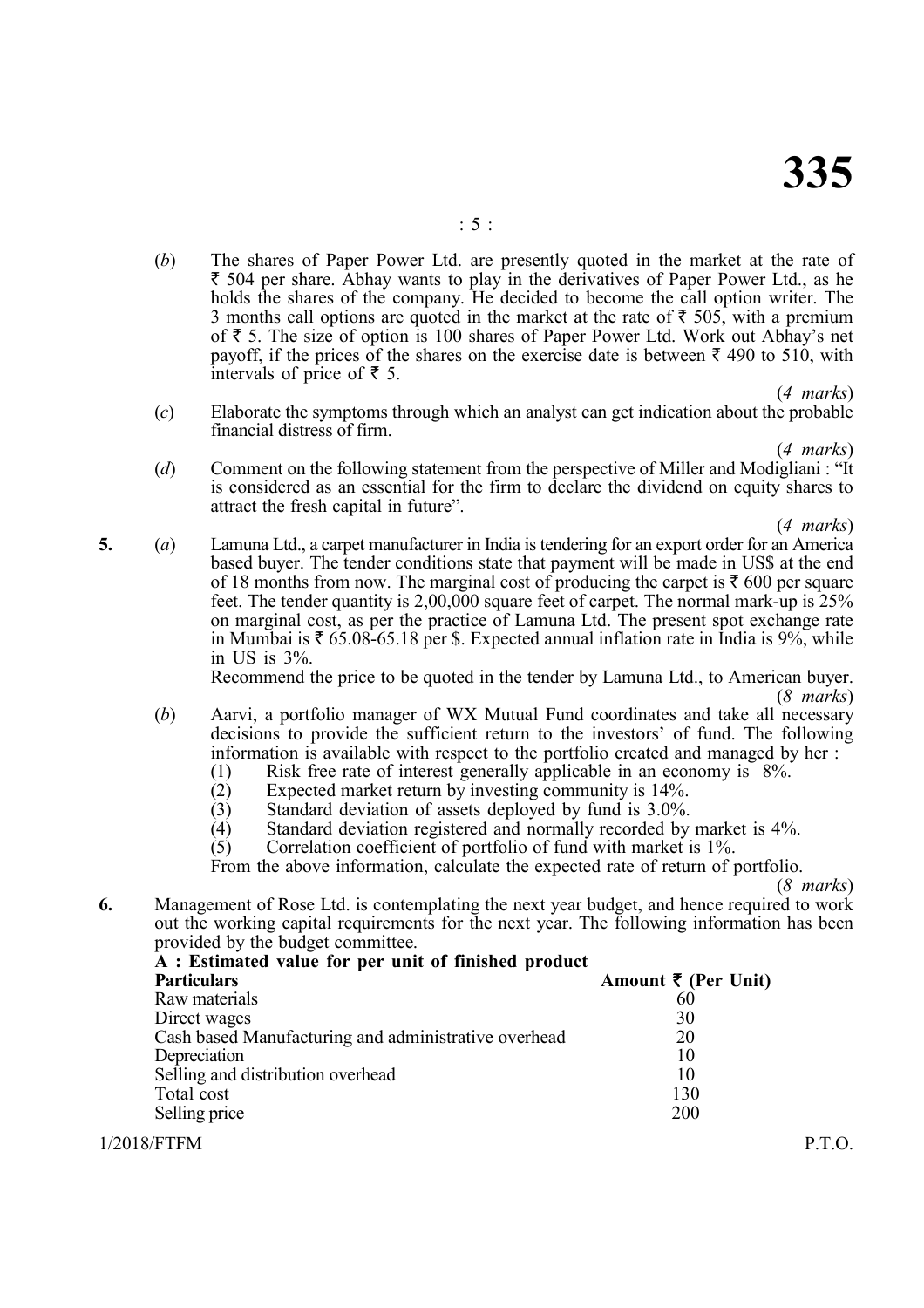**Additional information provided by the concerned committee member of budget committee is as under.**

: 6 :

- (1) Expected level of activity would be 60,000 units.
- (2) Raw material cost consists of the following :

| <b>Particulars</b> | $\bar{\tau}$ per unit |
|--------------------|-----------------------|
| Dried milk powder  | 40                    |
| Coco butter        | 18                    |
| Vanila essence     |                       |

(3) Raw materials are purchased from different suppliers, and those suppliers are extending different credit period as indicated hereunder :

| <b>Particulars</b> | Credit period in months |
|--------------------|-------------------------|
| Dried milk powder  |                         |
| Coco butter        | $\frac{1}{2}$           |
| Vanila essence     |                         |

- (4) Product is in process for a period of  $\frac{1}{2}$  month. Production process requires 100% of dried milk powder and coco butter in the beginning of the process. Vanila essence is required at a uniform and constant rate during the process.
- (5) Direct wages and other overhead accrue at a uniform rate throughout production process.
- (6) Past trends indicate that dried milk powder is required to be stored for two months period and other materials to be stored for one month, before it would be given for the production process.
- (7) Finished goods are kept in stock for a period of one month.
- (8) It is estimated that one-fourth of total sales would be on cash basis.
- (9) The past experience also indicates that it took generally two months time to collect the receivables from the debtors.
- (10) Average time-lag in payment of all overhead is one month and ½ month in case of labour payment.

(11) Desired cash balance to be maintained throughout the year at the level of  $\bar{\tau}$  1 lakh. From the above information, you are required to determine the net working capital requirement on cash basis.

(*16 marks*)

 $\overline{\phantom{0}}$  0  $\overline{\phantom{0}}$ 

1/2018/FTFM Contd. ........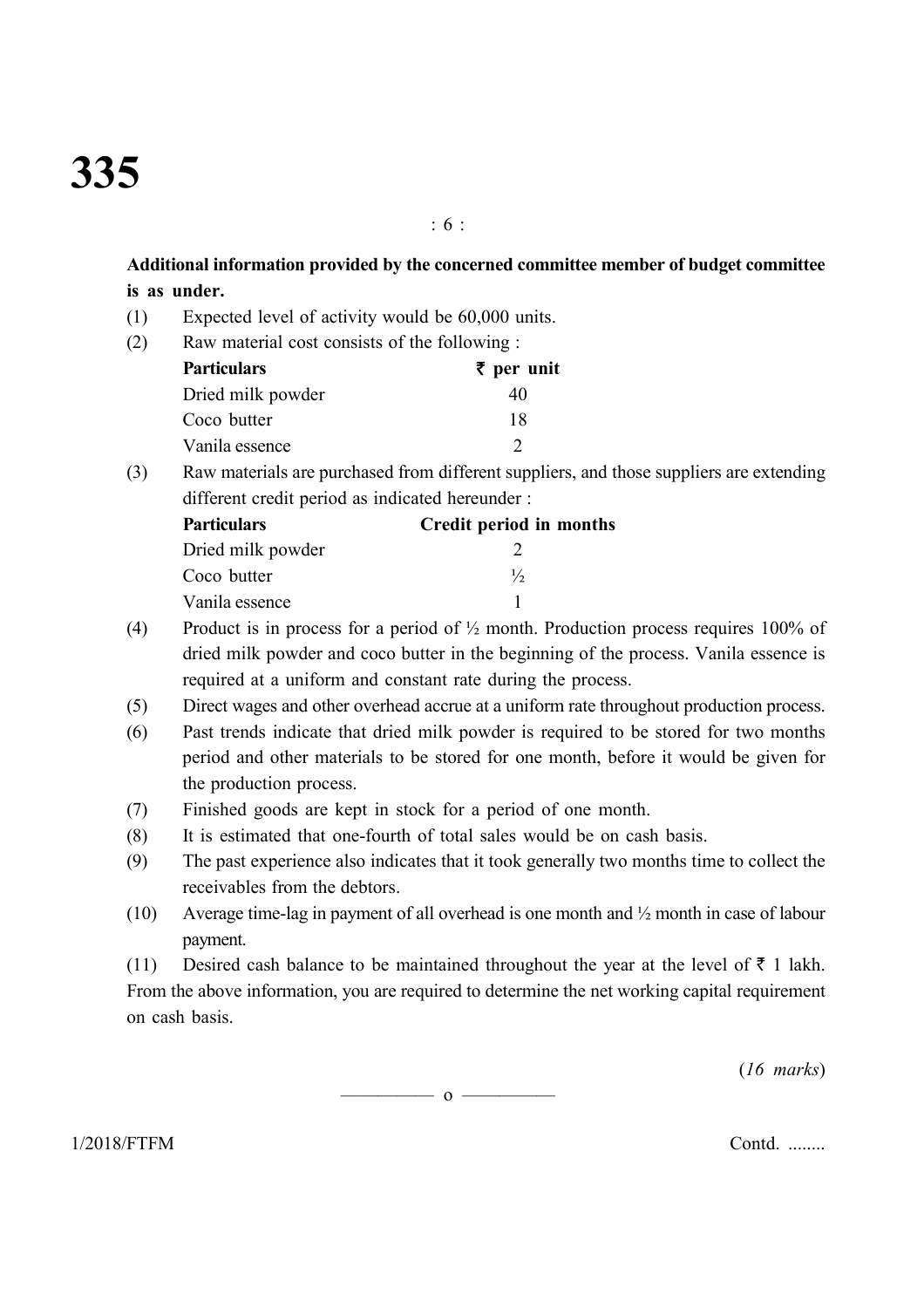**335**

| RATE | <b>YEAR</b> | <b>YEAR</b> | <b>YEAR</b> | <b>YEAR</b> | <b>YEAR</b> | YEAR   | YEAR   | YEAR   | YEAR   | YEAR   | YEAR   | <b>YEAR</b> | YEAR   | YEAR   | <b>YEAR</b> |
|------|-------------|-------------|-------------|-------------|-------------|--------|--------|--------|--------|--------|--------|-------------|--------|--------|-------------|
|      |             | ົ           | m           | 4           | <b>SC</b>   | ဖ      | Z      | œ      | თ      | ë      | F      | 12          | 13     | 14     | 16          |
|      |             |             |             |             |             |        |        |        |        |        |        |             |        |        |             |
| 5%   | 0.9524      | 0.9070      | 0.8638      | 0.8227      | 0.7835      | 0.7462 | 0.7107 | 0.6768 | 0.6446 | 0.6139 | 0.5847 | 0.5568      | 0.5303 | 0.5051 | 0.4810      |
| 6%   | 0.9434      | 0.8900      | 0.8396      | 0.7921      | 0.7473      | 0.7050 | 0.6651 | 0.6274 | 0.5919 | 0.5584 | 0.5268 | 0.4970      | 0.4688 | 0.4423 | 0.4173      |
| 7%   | 0.9346      | 0.8734      | 0.8163      | 0.7629      | 0.7130      | 0.6663 | 0.6227 | 0.5820 | 0.5439 | 0.5083 | 0.4751 | 0.4440      | 0.4150 | 0.3878 | 0.3624      |
| 8%   | 0.9259      | 0.8573      | 0.7938      | 0.7350      | 0.6806      | 0.6302 | 0.5835 | 0.5403 | 0.5002 | 0.4632 | 0.4289 | 0.3971      | 0.3677 | 0.3405 | 0.3152      |
| 9%   | 0.9174      | 0.8417      | 0.7722      | 0.7084      | 0.6499      | 0.5963 | 0.5470 | 0.5019 | 0.4604 | 0.4224 | 0.3875 | 0.3555      | 0.3262 | 0.2992 | 0.2745      |
| 10%  | 0.9091      | 0.8264      | 0.7513      | 0.6830      | 0.6209      | 0.5645 | 0.5132 | 0.4665 | 0.4241 | 0.3855 | 0.3505 | 0.3186      | 0.2897 | 0.2633 | 0.2394      |
| 11%  | 0.9009      | 0.8116      | 0.7312      | 0.6587      | 0.5935      | 0.5346 | 0.4817 | 0.4339 | 0.3909 | 0.3522 | 0.3173 | 0.2858      | 0.2575 | 0.2320 | 0.2090      |
| 12%  | 0.8929      | 0.7972      | 0.7118      | 0.6355      | 0.5674      | 0.5066 | 0.4523 | 0.4039 | 0.3606 | 0.3220 | 0.2875 | 0.2567      | 0.2292 | 0.2046 | 0.1827      |
| 13%  | 0.8850      | 0.7831      | 0.6931      | 0.6133      | 0.5428      | 0.4803 | 0.4251 | 0.3762 | 0.3329 | 0.2946 | 0.2607 | 0.2307      | 0.2042 | 0.1807 | 0.1599      |
| 14%  | 0.8772      | 0.7695      | 0.6750      | 0.5921      | $0.5194 -$  | 0.4556 | 0.3996 | 0.3506 | 0.3075 | 0.2697 | 0.2366 | 0.2076      | 0.1821 | 0.1597 | 0.1401      |
| 15%  | 0.8696      | 0.7561      | 0.6575      | 0.5718      | 0.4972      | 0.4323 | 0.3759 | 0.3269 | 0.2843 | 0.2472 | 0.2149 | 0.1869      | 0.1625 | 0.1413 | 0.1229      |
| 16%  | 0.8621      | 0.7432      | 0.6407      | 0.5523      | 0.4761      | 0.4104 | 0.3538 | 0.3050 | 0.2630 | 0.2267 | 0.1954 | 0.1685      | 0.1452 | 0.1252 | 0.1079      |
| 17%  | 0.8547      | 0.7305      | 0.6244      | 0.5337      | 0.4561      | 0.3898 | 0.3332 | 0.2848 | 0.2434 | 0.2080 | 0.1778 | 0.1520      | 0.1299 | 0.1110 | 0.0949      |
| 18%  | 0.8475      | 0.7182      | 0.6086      | 0.5158      | 0.4371      | 0.3704 | 0.3139 | 0.2660 | 0.2255 | 0.1911 | 0.1619 | 0.1372      | 0.1163 | 0.0985 | 0.0835      |
| 19%  | 0.8403      | 0.7062      | 0.5934      | 0.4987      | 0.4190      | 0.3521 | 0.2959 | 0.2487 | 0.2090 | 0.1756 | 0.1476 | 0.1240      | 0.1042 | 0.0876 | 0.0736      |
| 20%  | 0.8333      | 0.6944      | 0.5787      | 0.4823      | 0.4019      | 0.3349 | 0.2791 | 0.2326 | 0.1938 | 0.1615 | 0.1346 | 0.1122      | 0.0935 | 0.0779 | 0.0649      |
| 21%  | 0.8264      | 0.6830      | 0.5645      | 0.4665      | 0.3855      | 0.3186 | 0.2633 | 0.2176 | 0.1799 | 0.1486 | 0.1228 | 0.1015      | 0.0839 | 0.0693 | 0.0573      |
| 22%  | 0.8197      | 0.6719      | 0.5507      | 0.4514      | 0.3700      | 0.3033 | 0.2486 | 0.2038 | 0.1670 | 0.1369 | 0.1122 | 0.0920      | 0.0754 | 0.0618 | 0.0507      |
| 23%  | 0.8130      | 0.6610      | 0.5374      | 0.4369      | 0.3552      | 0.2888 | 0.2348 | 0.1909 | 0.1552 | 0.1262 | 0.1026 | 0.0834      | 0.0678 | 0.0551 | 0.0448      |
| 24%  | 0.8065      | 0.6504      | 0.5245      | 0.4230      | 0.3411      | 0.2751 | 0.2218 | 0.1789 | 0.1443 | 0.1164 | 0.0938 | 0.0757      | 0.0610 | 0.0492 | 0.0397      |
| 25%  | 0.8000      | 0.6400      | 0.5120      | 0.4096      | 0.3277      | 0.2621 | 0.2097 | 0.1678 | 0.1342 | 0.1074 | 0.0859 | 0.0687      | 0.0550 | 0.0440 | 0.0352      |

: 7 :

TABLE - 1 : PRESENT VALUE OF RUPEE ONE

1/2018/FTFM P.T.O.